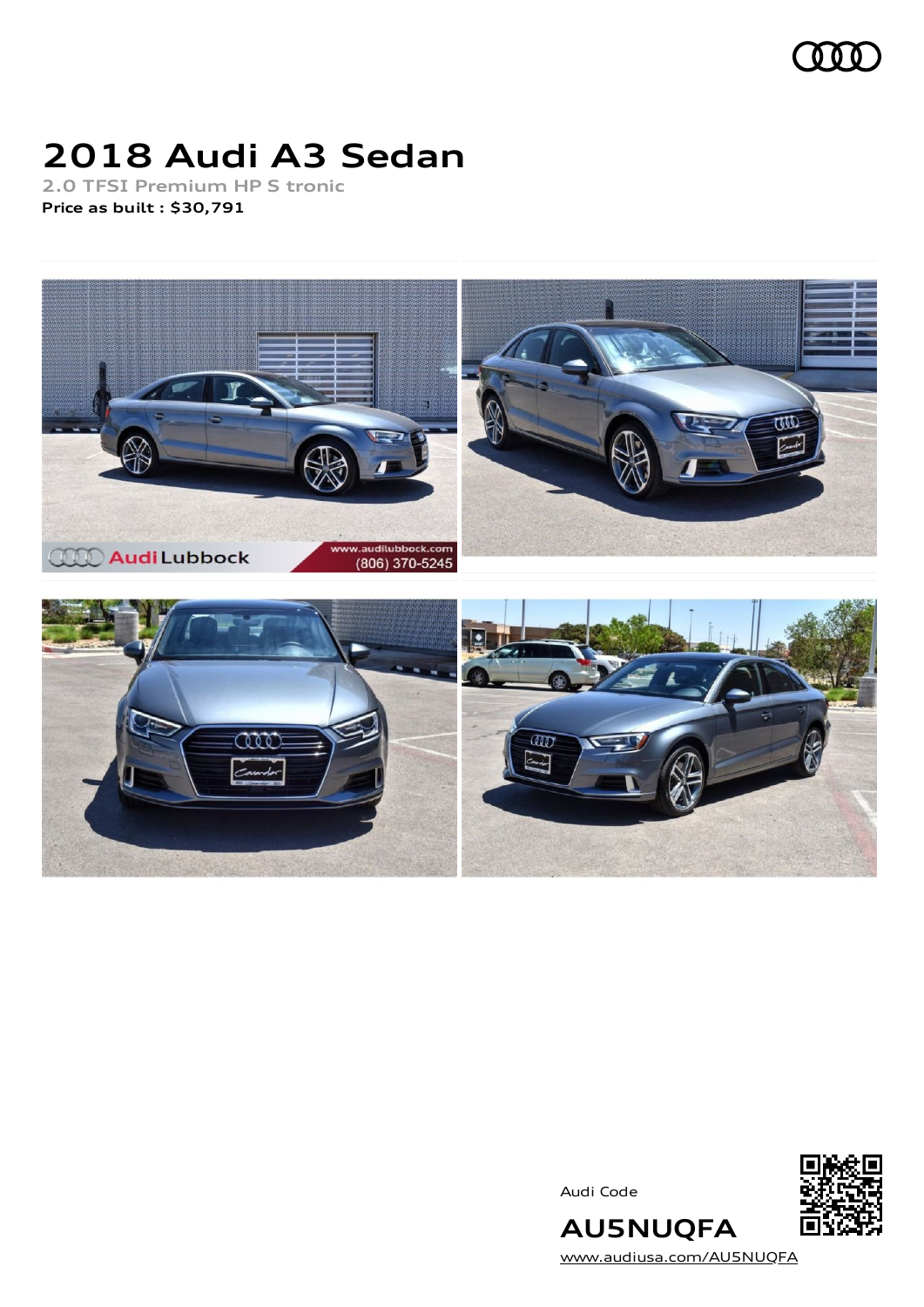**Audi 2018 Audi A3 Sedan** 2.0 TFSI Premium HP S tronic

**Price as buil[t](#page-10-0)** \$30,791

#### **Exterior colour**

Monsoon Gray metallic

#### **Interior colour**

| Seats     | Black |
|-----------|-------|
| Dashboard | Black |
| Carpet    | Black |
| Headliner | Black |



#### **Further Information**

| Type of vehicle | Used car     |
|-----------------|--------------|
| Mileage         | 21,451 miles |
|                 | No           |
| Warranty        |              |

#### **Audi Code** AU5NUQFA

**Your configuration on www.audiusa.com** [www.audiusa.com/AU5NUQFA](https://www.audiusa.com/AU5NUQFA)

**Commission number** 538267b20a0e09a903e6

#### **Technical Specifications**

| Engine type                  | Four-cylinder                                 |
|------------------------------|-----------------------------------------------|
| stroke                       | Displacement/Bore and 1,984/82.5 x 92.8 cc/mm |
| Torque                       | 221 @ 1,600 - 4,300 lb-ft@rpm                 |
| Top track speed              | 130 mph mph $1$                               |
| Acceleration (0 - 60<br>mph) | 6.6 seconds seconds                           |
| Recommended fuel             | Premium                                       |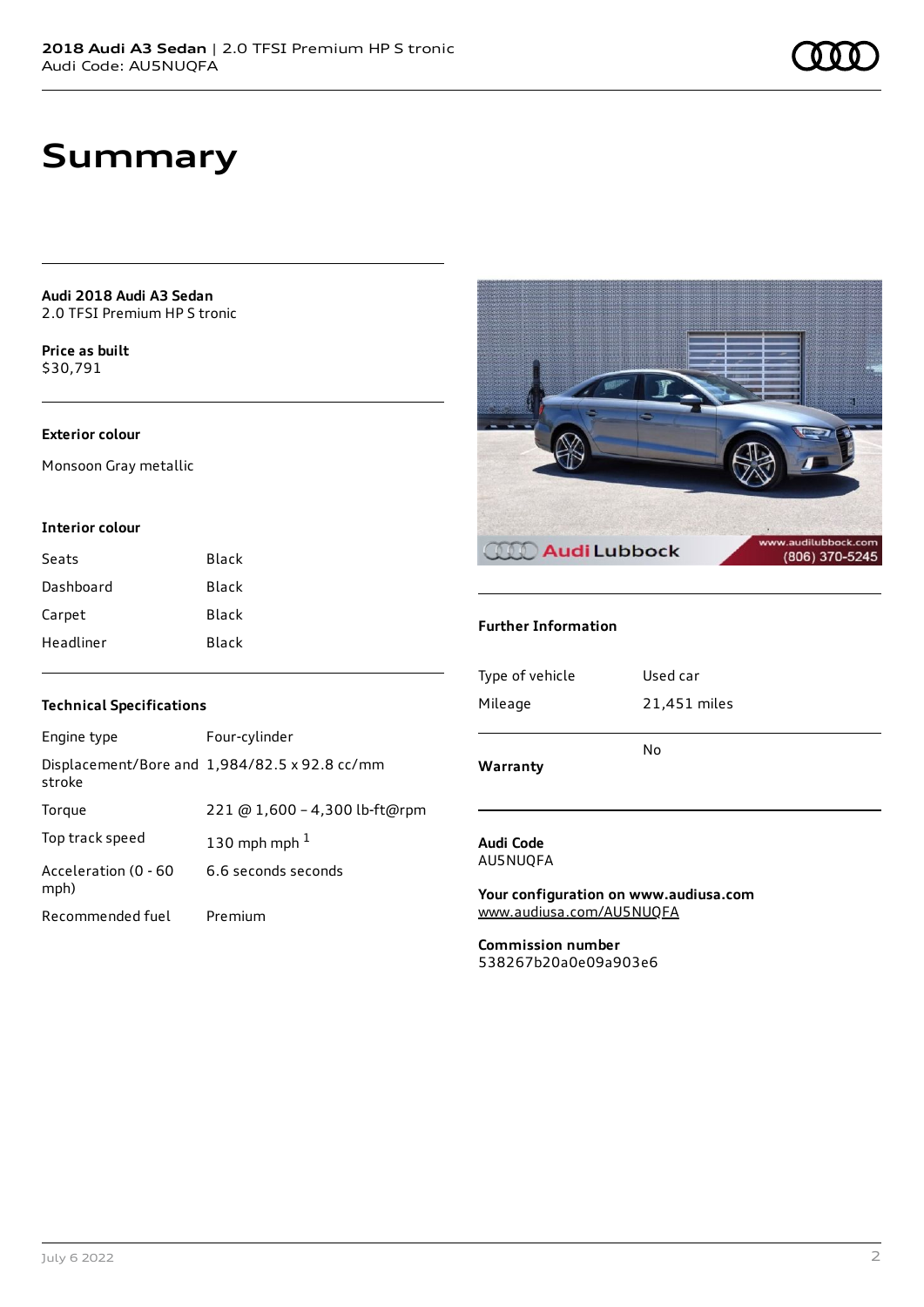# **Equipment**

Monsoon Gray metallic

Audi advanced key-keyless start, stop and entry

18" 5-double-spoke design bi-color finish wheels

Convenience package

Ambient LED interior lighting package

Audi smartphone interface including Apple CarPlay™ and Google™ Android Auto™ for compatible devices

Connectivity package

MMI® radio





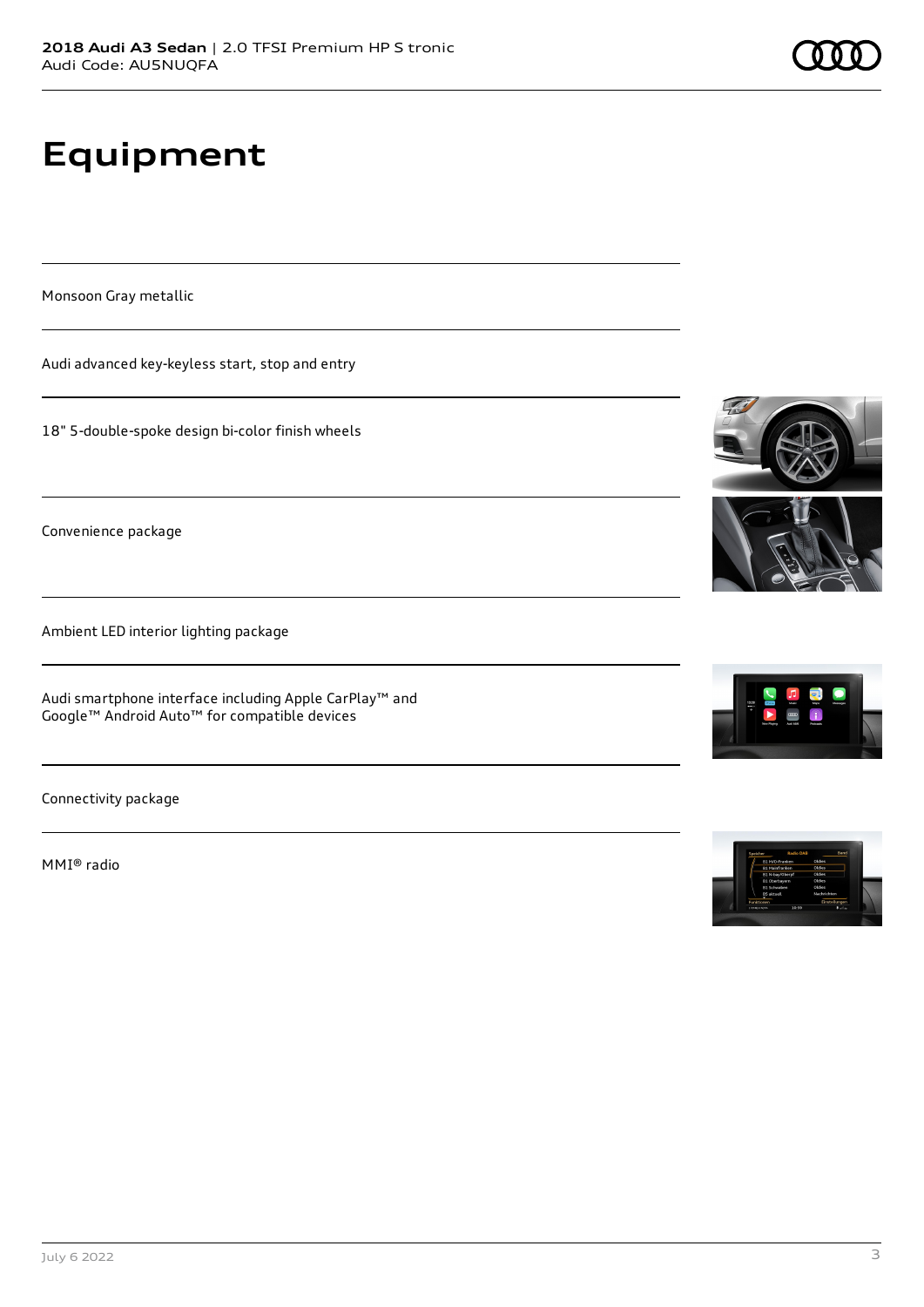# **Standard features**

### **Safety and Security**

| 4UB             | Driver and front-passenger advanced airbags                         |
|-----------------|---------------------------------------------------------------------|
| 1AS             | Electronic Stability Control (ESC) with<br>traction control (ASR)   |
| UH1             | Electromechanical parking brake                                     |
| 8T2             | Cruise control with coast, resume and<br>accelerate features        |
| 6Y8             | Top track speed of 155 mph                                          |
| 4H3             | Integrated child door locks in rear doors                           |
| 1 N 3           | Electromechanical power steering                                    |
| 7K6             | Tire-pressure monitoring system                                     |
| 4X3             | Front thorax side airbags and Sideguard®<br>head curtain airbags    |
| 8N <sub>6</sub> | Rain/light sensor for automatic windshield<br>wipers and headlights |
| 3B7             | Lower Anchors and Tethers for Children<br>(LATCH) in rear seats     |
|                 |                                                                     |

#### **Exterior**

| 0P <sub>0</sub> | Dual exhaust outlets with chrome tips                    |
|-----------------|----------------------------------------------------------|
| 6XD             | Power-adjustable heated exterior side<br>mirrors         |
| 1S1             | Car jack                                                 |
| 9T 1            | Heated windshield washer nozzles                         |
| 0N4             | 4-link rear suspension                                   |
| 8TH             | Xenon plus headlights with LED daytime<br>running lights |
| 8TB             | Rear fog lights                                          |
| HX9             | 18" 225/40 all-season tires                              |
| 8SK             | LED taillights                                           |
| 4KC             | Side and rear windows in heat-insulating<br>glass        |

| <b>Exterior</b>  |                                                                                                                   |
|------------------|-------------------------------------------------------------------------------------------------------------------|
| 47F              | Black trim around exterior side windows                                                                           |
| <b>Interior</b>  |                                                                                                                   |
| 011              | Aluminum interior package (climate control<br>vent and door handle surrounds, mirror and<br>window control trims) |
| 3FB              | Panoramic sunroof                                                                                                 |
| 7M3              | Aluminum door sill inlays                                                                                         |
| 6NQ              | Black cloth headliner                                                                                             |
| 9AK              | Dual-zone automatic climate control                                                                               |
| 412              | Manual-dimming interior rear view mirror                                                                          |
| 1 XW             | Three-spoke multifunction steering wheel                                                                          |
| 6E3              | Front center armrest                                                                                              |
| 7F <sub>9</sub>  | Leather-wrapped gear selector                                                                                     |
| 3 <sub>NU</sub>  | Load-through facility                                                                                             |
| 7HA              | Without extended leather package                                                                                  |
| N4M              | Leather seating surfaces                                                                                          |
| 4A3              | <b>Heated front seats</b>                                                                                         |
| 5 <sub>M</sub> A | Micrometallic Silver inlays                                                                                       |

#### **Infotainment and Driver Assistance**

| Audi pre sense® front with pedestrian<br>6K2<br>protection |  |
|------------------------------------------------------------|--|
| Audi pre sense <sup>®</sup> basic<br>7W1                   |  |
| KA2<br>Rear view camera                                    |  |
| 9VD<br>Audi sound system                                   |  |
| 9S5<br>Driver information system                           |  |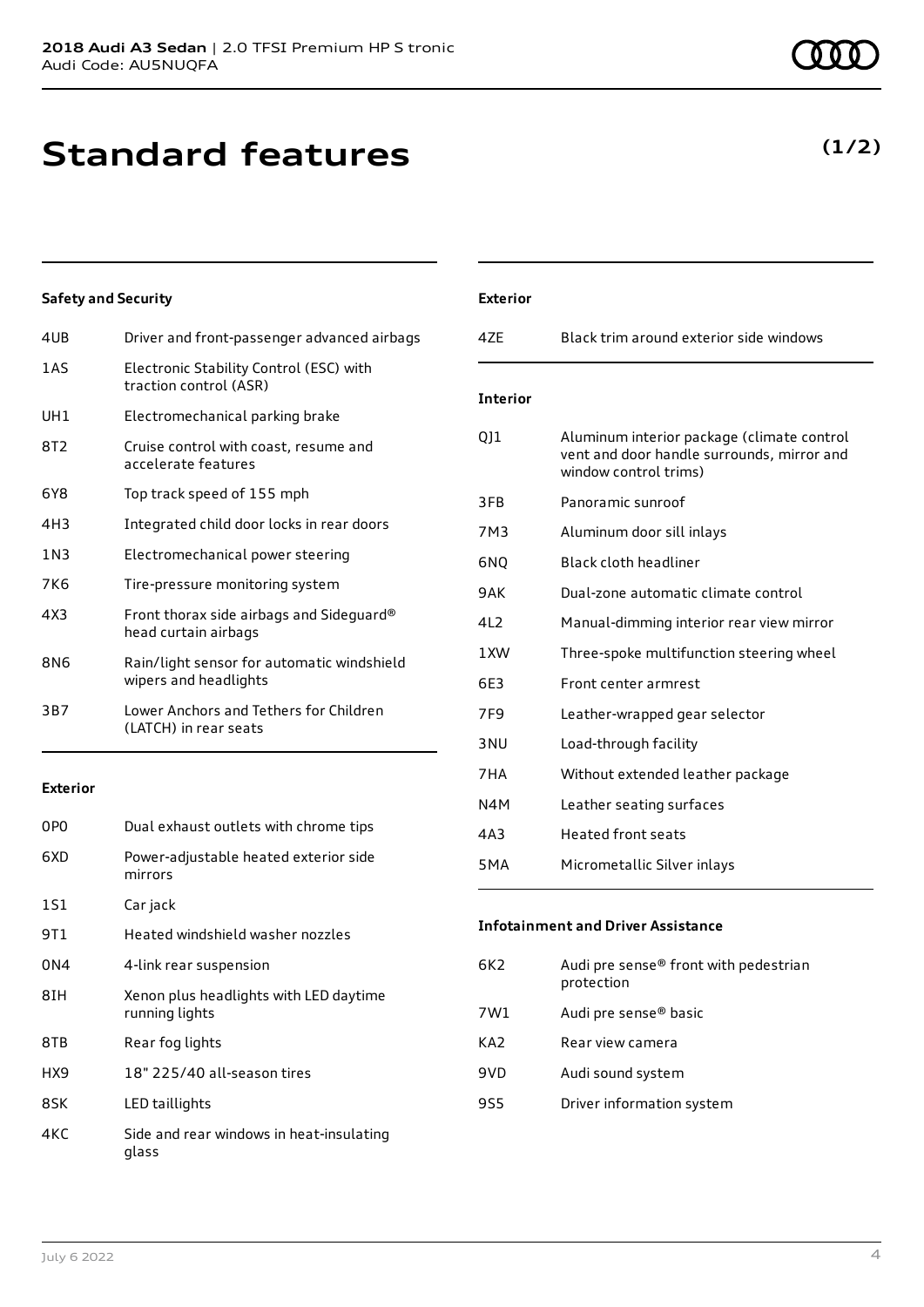**(2/2)**

# **Standard features**

#### **Infotainment and Driver Assistance**

| QV3 | Sirius XM <sup>®</sup> Satellite Radio |  |
|-----|----------------------------------------|--|
|     |                                        |  |

9ZX BLUETOOTH® wireless technology preparation for compatible devices

July 6 2022 5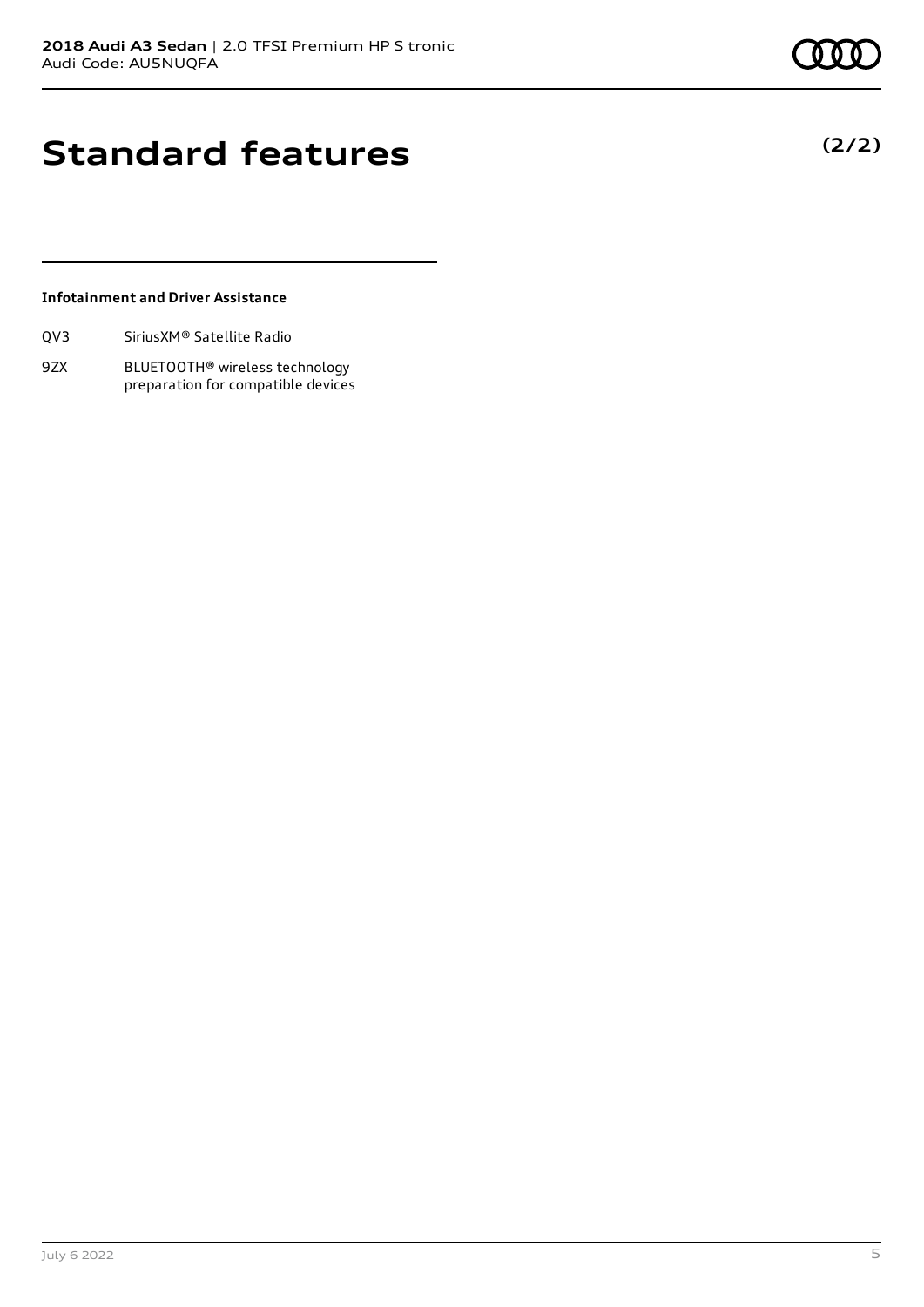# **Dealer remarks**

Thank you for visiting another one of Audi Lubbock's online listings! Please continue for more information on this 2018 Audi A3 Sedan Premium with 21,440mi. This vehicle was engineered to be both economically and environmentally friendly with exceptional fuel efficiency. The A3 Sedan Premium has been lightly driven and there is little to no wear and tear on this vehicle. The care taken on this gently used vehicle is reflective of the 21,440mi put on this Audi. You could keep looking, but why? You've found the perfect vehicle right here. There are many vehicles on the market but if you are looking for a vehicle that will perform as good as it looks then this Audi A3 Sedan Premium is the one!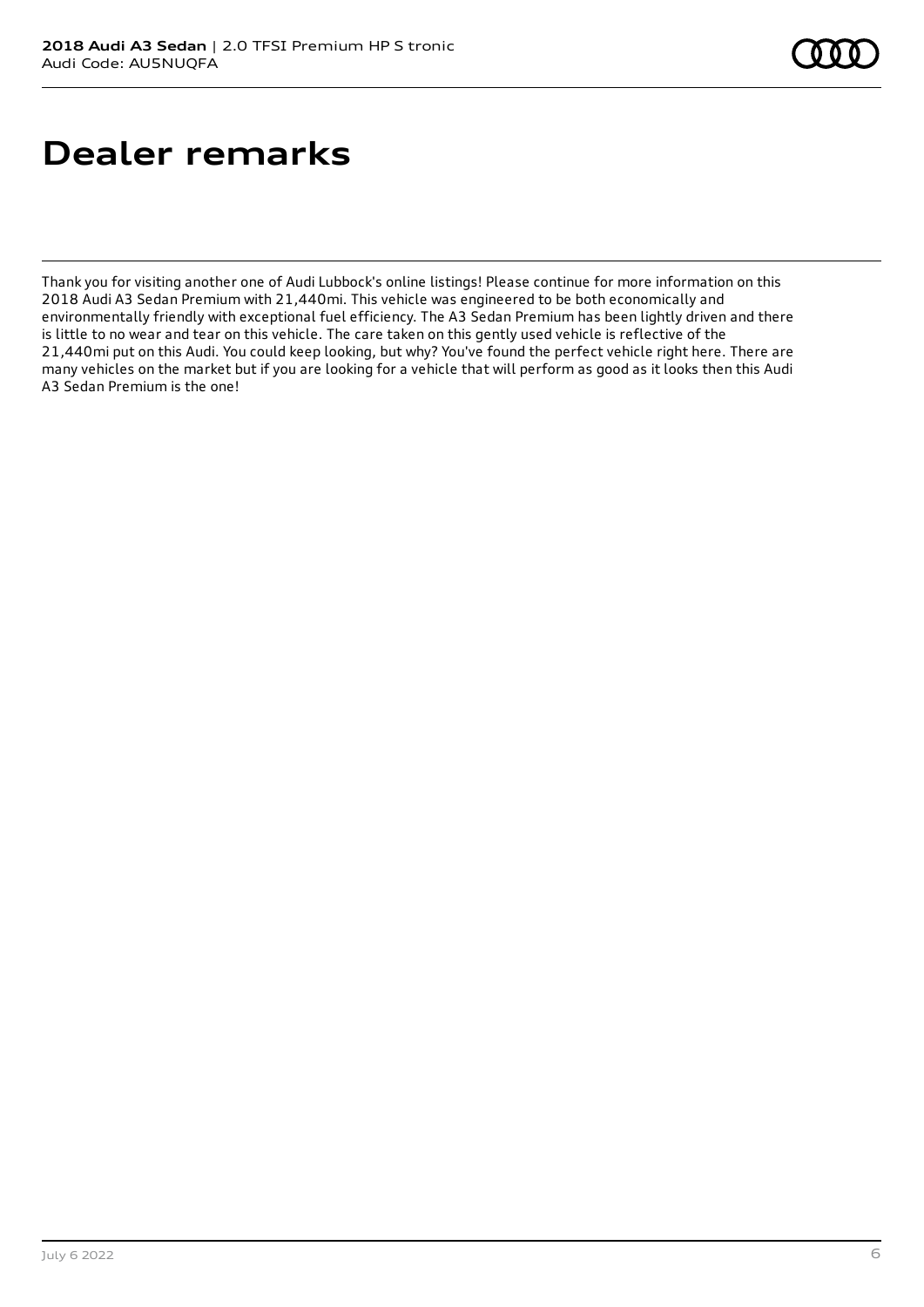# **Technical Specifications**

#### **Engineering | Performance**

| Engine type                                 | Four-cylinder                                        | Gear ratios: 6th         | 0.755:1                                   |
|---------------------------------------------|------------------------------------------------------|--------------------------|-------------------------------------------|
| Power Level                                 | 40                                                   | Gear ratios: 7th         | 0.635:1                                   |
| Displacement                                | 2.01                                                 | Gear ratios: Reverse     | 2.901:1                                   |
| Max. output ps/hp                           | 186 @ 4,400 - 6,000 @ rpm                            | Drivetrain type          | S tronic <sup>®</sup> dual-clutch         |
| Torque                                      | 221 @ 1,600 - 4,300 lb-ft@rpm                        | Gear ratios: Final Drive | 1st-5th 4.769: 1, 6th-7th 8               |
| Valvetrain                                  | 16-valve DOHC                                        |                          | Reverse 3.444: 1                          |
| Acceleration (0 - 60                        | 6.6 seconds seconds                                  | Gear ratios: 4th         | 0.925:1                                   |
| mph)                                        |                                                      | Transmission             | Seven-speed S tronic <sup>®</sup> dual    |
| Engine block                                | Cast-iron                                            |                          | automatic transmission wit<br>wheel drive |
| Induction/fuel injection Turbocharged/TFSI® |                                                      | Gear ratios: 5th         | 0.705:1                                   |
| Cylinder head                               | Aluminum-alloy                                       | Gear ratios: 2nd         | 2.750:1                                   |
| stroke                                      | Displacement/Bore and $1,984/82.5 \times 92.8$ cc/mm | Gear ratios: 3rd         | 1.767:1                                   |
| Top track speed <sup>1</sup>                | 130 mph mph                                          | Gear ratios: 1st         | 3.400:1                                   |

#### **Electrical system**

| Alternator | 14 Volts - 320A |
|------------|-----------------|
| Battery    | 12 Volts - 59Ah |

#### **Transmission | Drivetrain**

| Gear ratios: 7th     | 0.635:1                                                                                            |
|----------------------|----------------------------------------------------------------------------------------------------|
| Gear ratios: Reverse | 2.901:1                                                                                            |
| Drivetrain type      | S tronic <sup>®</sup> dual-clutch                                                                  |
|                      | Gear ratios: Final Drive 1st-5th 4.769: 1, 6th-7th &<br>Reverse 3.444: 1                           |
| Gear ratios: 4th     | 0.925:1                                                                                            |
| Transmission         | Seven-speed S tronic <sup>®</sup> dual-clutch<br>automatic transmission with front-<br>wheel drive |
| Gear ratios: 5th     | 0.705:1                                                                                            |
| Gear ratios: 2nd     | 2.750:1                                                                                            |
| Gear ratios: 3rd     | 1.767:1                                                                                            |
| Gear ratios: 1st     | 3.400:1                                                                                            |

#### **Steering**

| Steering type                              | Electromechanical power steering<br>system |
|--------------------------------------------|--------------------------------------------|
| Turning diameter, curb- 36.1 ft<br>to-curb |                                            |
| Steering ratio                             | 15.3:1                                     |

#### **Suspension**

| Front axle | MacPherson strut front suspension |
|------------|-----------------------------------|
| Rear axle  | Four-link rear suspension         |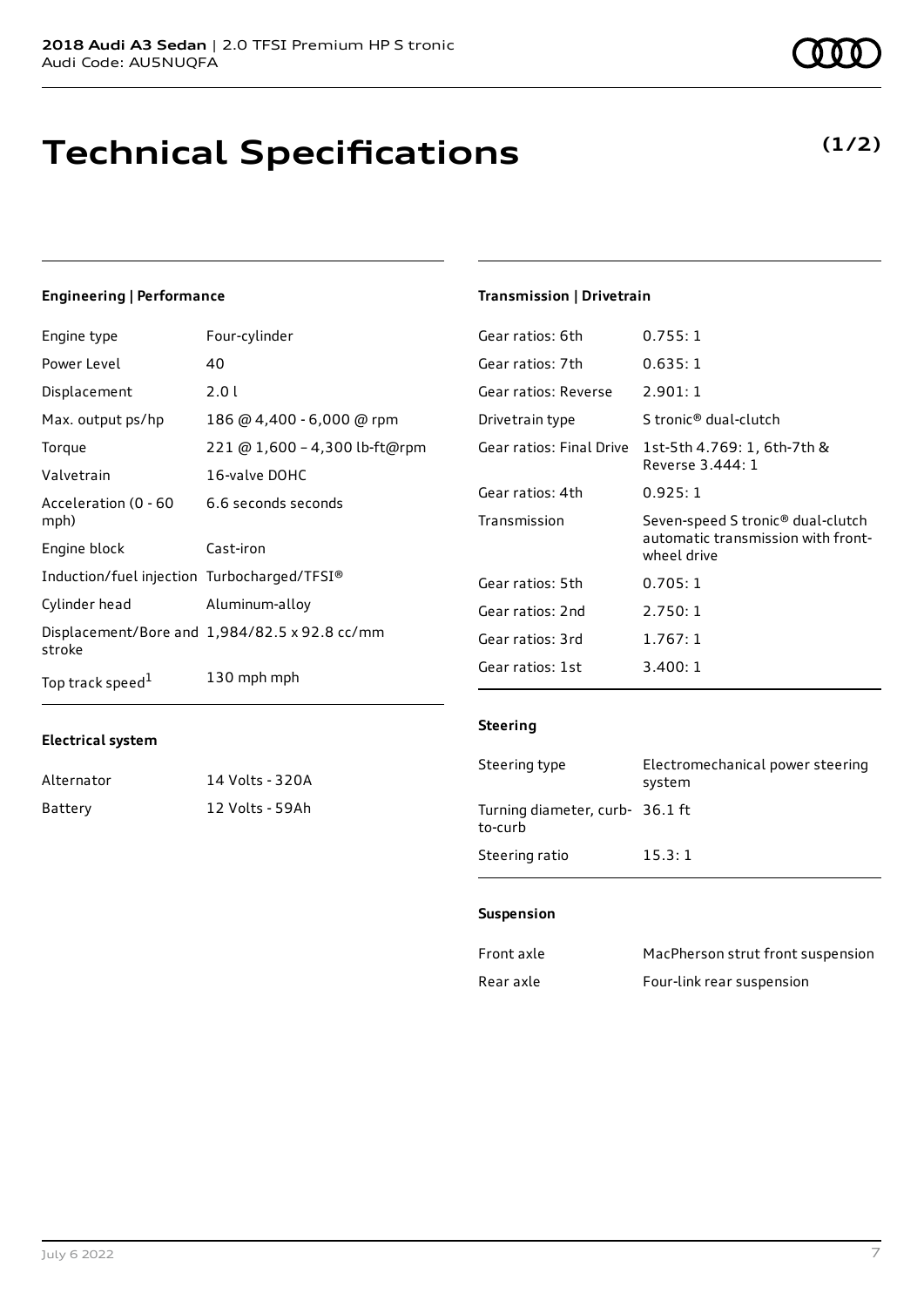# **Technical Specifications**

#### **Brakes**

| <b>Front brakes</b>                | 12.3 (ventilated disc) in                                                                         | Seating capacity<br>Shoulder room, re |  |
|------------------------------------|---------------------------------------------------------------------------------------------------|---------------------------------------|--|
| Rear brakes                        | 10.7 (solid disc) in                                                                              |                                       |  |
| Parking brake<br>Electromechanical |                                                                                                   | Head room with f<br>sunroof           |  |
|                                    |                                                                                                   | Leg room, rear                        |  |
| <b>Body</b>                        |                                                                                                   | Shoulder room, f                      |  |
| Material                           | Lightweight construction<br>technology - fully galvanized steel<br>unibody with aluminum hood and | Head room with r<br>sunroof           |  |
|                                    | front subframe                                                                                    | Leg room, front                       |  |
| Corrosion protection               | Multistep anti-corrosion protection                                                               | Cargo volume, re<br>seatbacks un/fol  |  |

#### **Warranty | Maintenance**

| Warranty    | 4-year/50,000-mile Audi New<br>Vehicle Limited Warranty                       |
|-------------|-------------------------------------------------------------------------------|
| Maintenance | 12-month/10,000-mile (whichever<br>occurs first) NO CHARGE first<br>scheduled |

#### **Exterior Measurements**

| Height                        | 55.7 in                       |
|-------------------------------|-------------------------------|
| Length                        | 175.5 (175.7 with S line®) in |
| Wheelbase                     | 103.8 in                      |
| Drag coefficient              | 0.30 Cw                       |
| Overall width with<br>mirrors | 77.2 in                       |
| Track rear                    | 60.1 in                       |
| Track front                   | $61.2$ in                     |
| Curb weight                   | 3,197 lb                      |

#### **Interior measurements**

| Seating capacity                          | 5                     |
|-------------------------------------------|-----------------------|
| Shoulder room, rear                       | 53.0 in               |
| Head room with front<br>sunroof           | $36.5$ in             |
| Leg room, rear                            | 35.1 in               |
| Shoulder room, front                      | 54.8 in               |
| Head room with rear<br>sunroof            | $36.1$ in             |
| Leg room, front                           | 41.2 in               |
| Cargo volume, rear<br>seatbacks up/folded | 12.3/N/A cu ft, cu ft |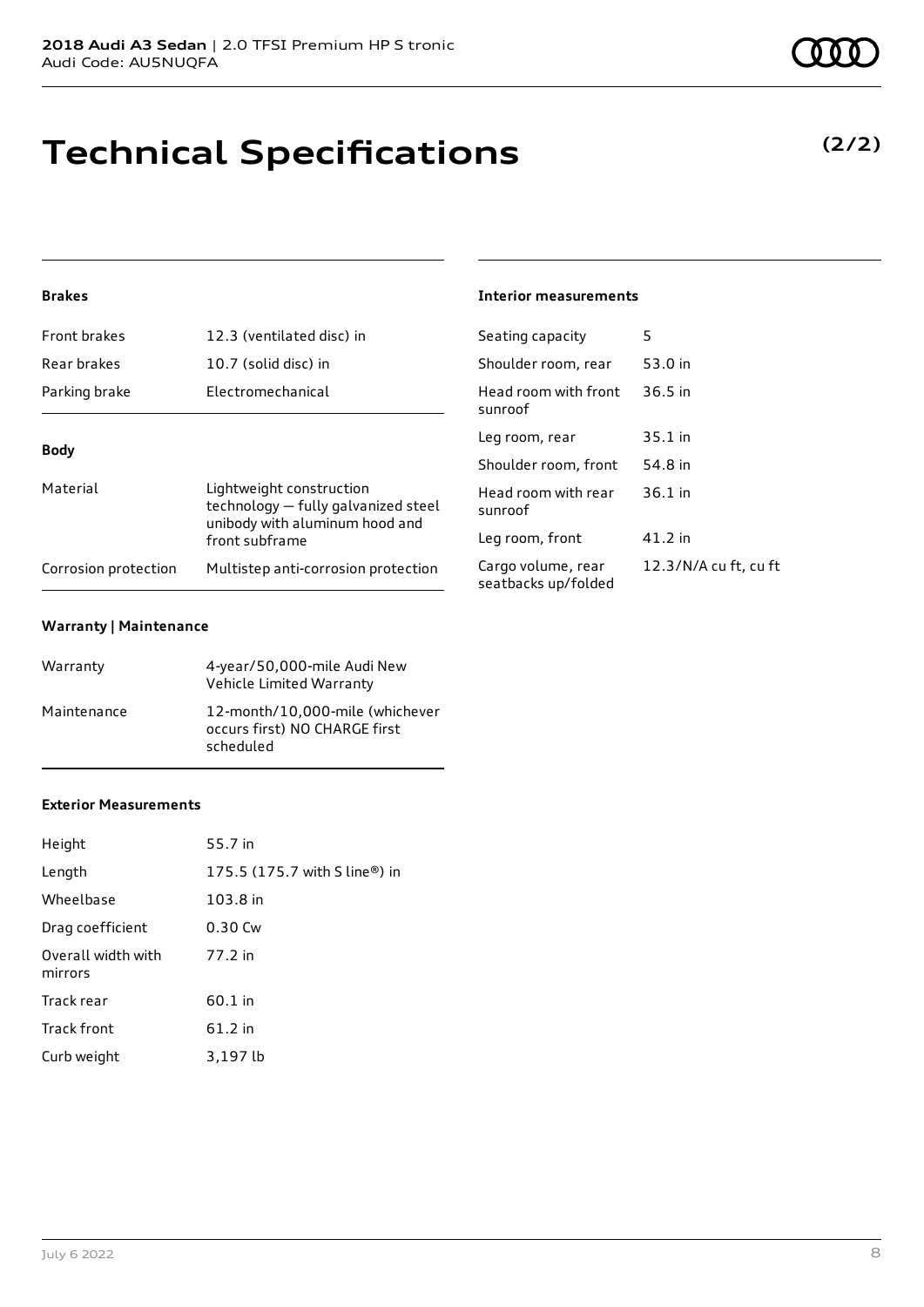### **Consumption- and emission**

#### **Consumption by NEDC**

| urban       | $26$ mpg |
|-------------|----------|
| extra-urban | 35 mpg   |
| combined    | 29 mpg   |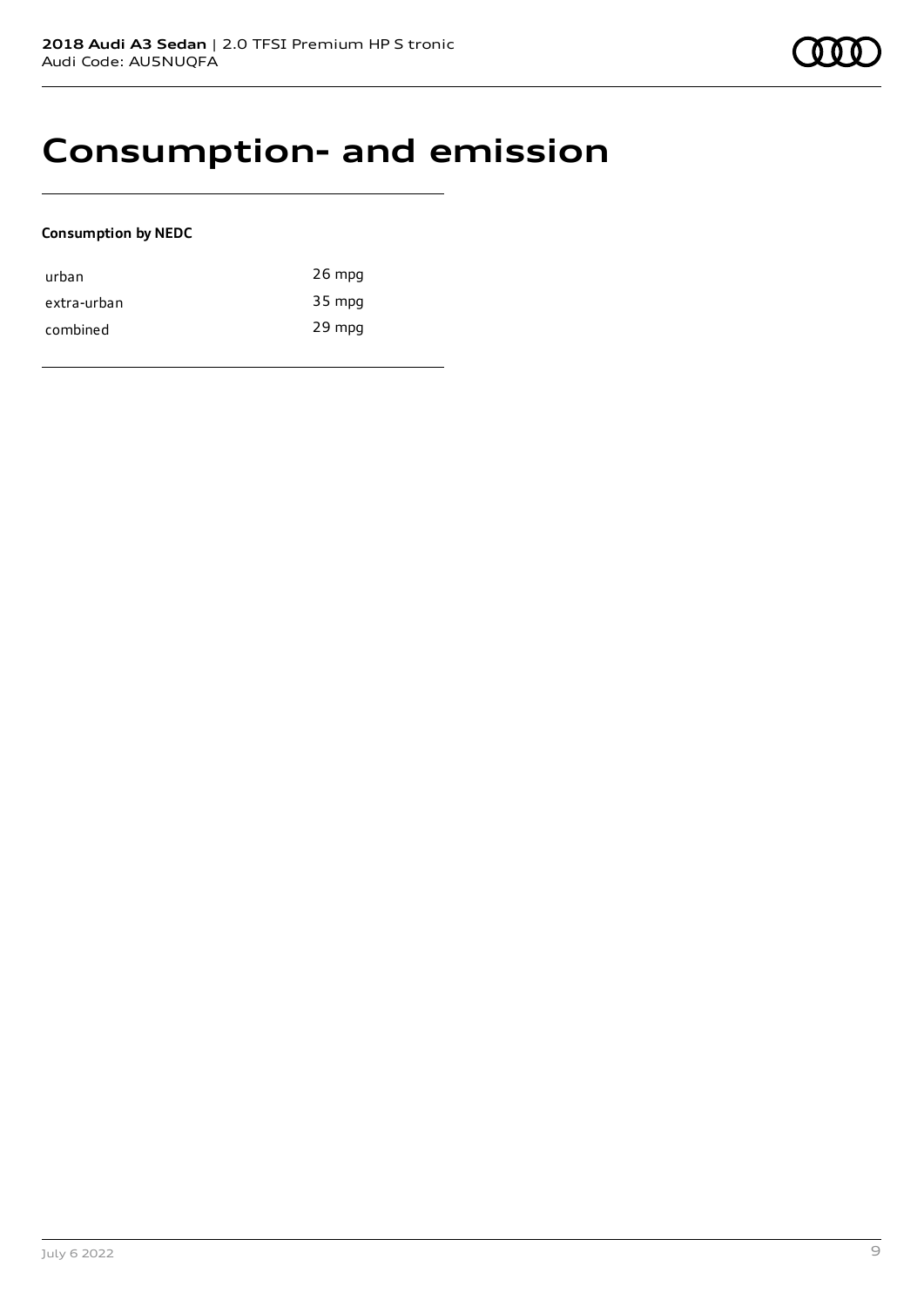### **Contact**

Dealer **Audi Lubbock**

1949 W Loop 289 79407 Lubbock TX

Phone: 8773860375 FAX: 8067014540

www: [https://www.audilubbock.com](https://www.audilubbock.com/)